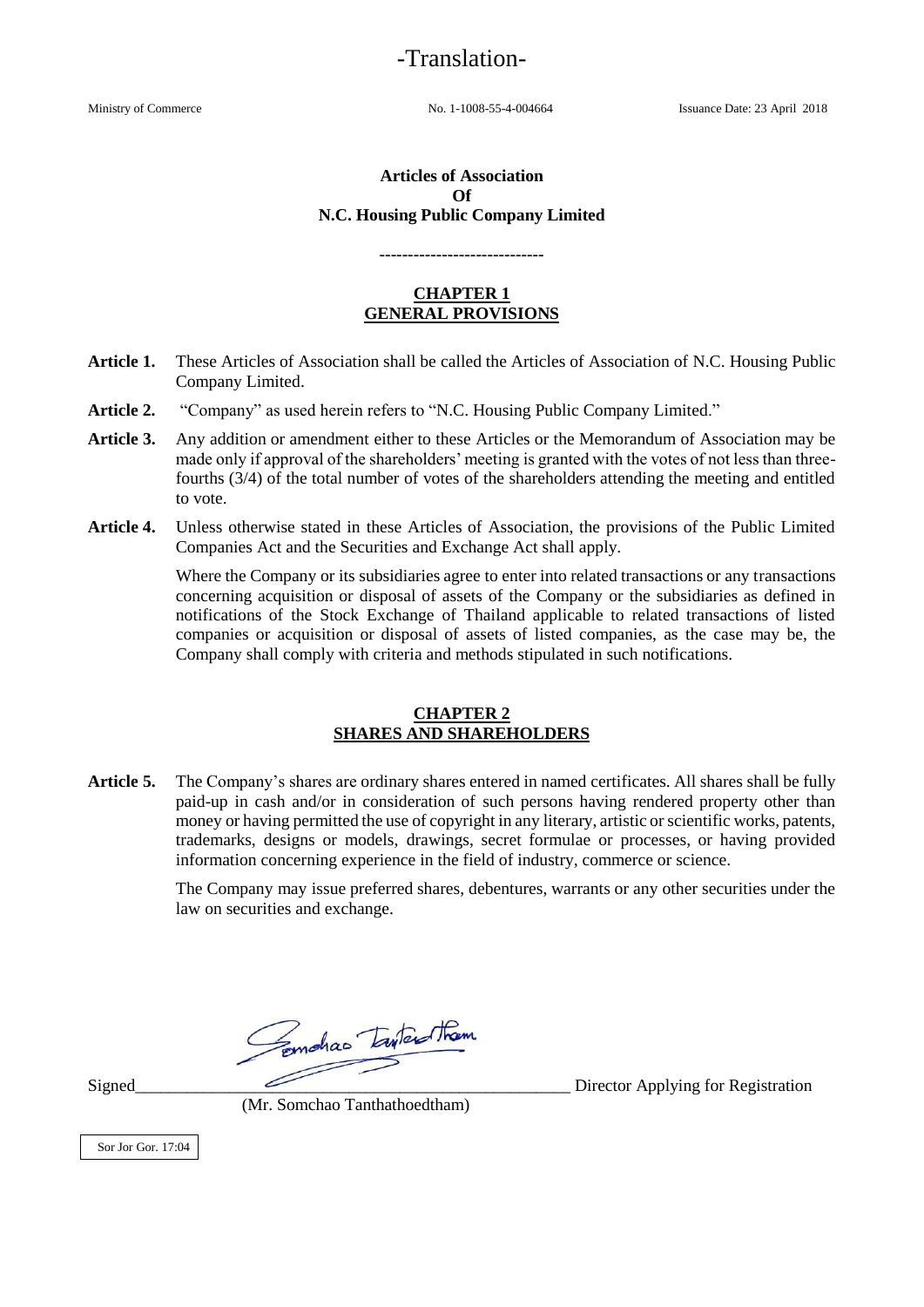**Article 6.** In paying for the shares, subscribers or buyers may not use the counterbalance option, except in the case where the Company restructures its debt through issuance of new shares to pay debts for its creditors under the debt/equity swap program approved by the shareholders' meeting with the votes of not less than three-fourths (3/4) of the total votes of the shareholders present and entitled to vote.

> The issuance of shares for the purpose of debt settlement and debt/equity swap program under the forgoing paragraph shall be in accordance with criteria and procedures prescribed in ministerial regulations.

- **Article 7.** All share certificates of the Company shall bear the signature of at least one (1) director, signed or printed. However, the Company may authorize the registrar under the law on securities and exchange to sign or print a signature on the share certificate instead.
- **Article 8.** The Company may entrust a natural or juristic person to be a Share Registrar and if the Company has appointed a Share Registrar under the laws on securities and exchange, the procedures in relation to registration of the Company shall be as determined by the Share Registrar.
- **Article 9.** In the event of death or bankruptcy of any shareholder, the person entitled to acquire such shares shall surrender the share certificates and submit complete legal evidence to the Company, and the Company shall then register such person as a shareholder and issue new share certificate(s) within one (1) month from the date of receipt of the said evidence.

In case of obliteration in substance of a share certificate, when the original certificate is submitted, the Company shall issue a new share certificate in lieu of such obliterated certificate. In the event of loss or damage of the share certificate(s), the shareholder shall present to the Company evidence of police record thereof or other appropriate evidence. Then, the Company shall issue the new share certificate(s) to such shareholder within the period of time designated by applicable laws.

**Article 10.** The shares of the Company are transferable without limitation, but the total number of shares held by all aliens at any point of time shall not exceed thirty nine percent (39%) of the total number of shares sold. Any transfer of share that will result in the shareholding by aliens to exceed the abovementioned ratio may be denied by the Company.

> The term "alien' in these Regulations shall have the same meaning as the term "alien" under the alien business laws.

**Article 11.** The transfer of shares shall be valid only when the transferor endorses the share certificate indicating the name of the transferee, the transferor and the transferee affix their signatures, and the transferor delivers such share certificate to the transferee.

Gemahas Tantara tham

(Mr. Somchao Tanthathoedtham)

Signed\_\_\_\_\_\_\_\_\_\_\_\_\_\_\_\_\_\_\_\_\_\_\_\_\_\_\_\_\_\_\_\_\_\_\_\_\_\_\_\_\_\_\_\_\_\_\_\_\_\_\_ Director Applying for Registration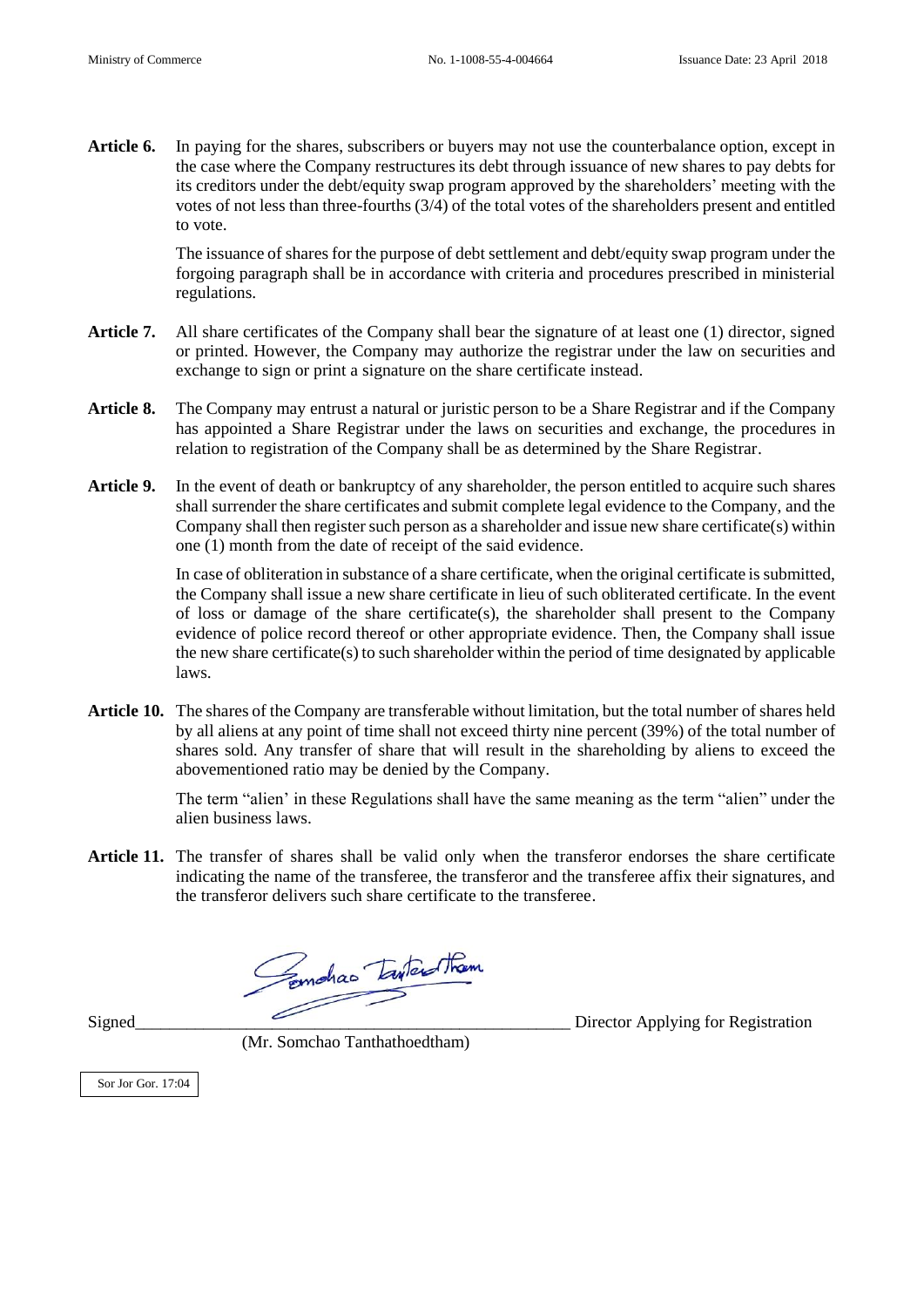The transfer of shares may be asserted against the Company upon the receipt by the Company of the request to register such transfer of shares, and may be asserted against third parties upon the entry of such transfer by the Company in the share register book. Upon deeming that the transfer of shares is legal, the Company shall register such transfer within 14 days from the date the application is received. If the transfer of share is not valid, the Company shall inform the applicant within seven days. The transfer of shares traded on the stock exchange shall be as prescribed in the laws on securities and exchange.

- **Article 12.** The Company may not own its shares or take them in pledge, except in the following case:
	- (1) the Company may buy back shares from the shareholders who voted against the resolution of the shareholders meeting to amend the Articles of Association of the Company in relation to the right to vote and the right to receive dividend, where the shareholders consider that they are not fairly treated; and
	- (2) the Company may buy back shares for financial management purposes when the Company has retained earnings and surplus liquidity, and such shares buy back does not cause the Company to encounter financial problems.

The shares held by the Company as a result of the shares buy back shall not be counted in forming a quorum of a shareholders meeting, nor do they convey the right to vote and the right to receive dividend.

The Company shall sell the buy-back shares under the forgoing paragraph within the period of time as specified by the Company. If the Company fails to sell such shares or is unable to sell all of such shares within the prescribed time, the Company shall reduce the paid-up capital by way of canceling the registered shares so bought back and still unsold.

The shares buy back by the Company, the sale of buy-back shares and the cancellation of the buyback shares as well as determination of number, offer price or selling price, or any other cases concerning the buy-back of such shares shall be in accordance with the rules and procedures prescribed in the relevant Ministerial Regulations. Where the shares of the Company are securities listed on the Stock Exchange of Thailand, the Company shall also comply with regulations, notifications, orders or requirements of the Stock Exchange of Thailand.

If the buy-back of share is not more than ten percent (10%) of the paid-up capital, it is the authority of the Board of Directors to approve such share buy-back. However, if the buy-back of shares is over ten percent (10%) of the paid-up capital, the Company must obtain the approval from the shareholders meeting with majority votes of the shareholders present and entitled to vote and the Company shall buy back shares within one (1) year from the date of receipt of approval from the shareholders meeting.

Signed\_\_\_\_\_\_\_\_\_\_\_\_\_\_\_\_\_\_\_\_\_\_\_\_\_\_\_\_\_\_\_\_\_\_\_\_\_\_\_\_\_\_\_\_\_\_\_\_\_\_\_ Director Applying for Registration

(Mr. Somchao Tanthathoedtham)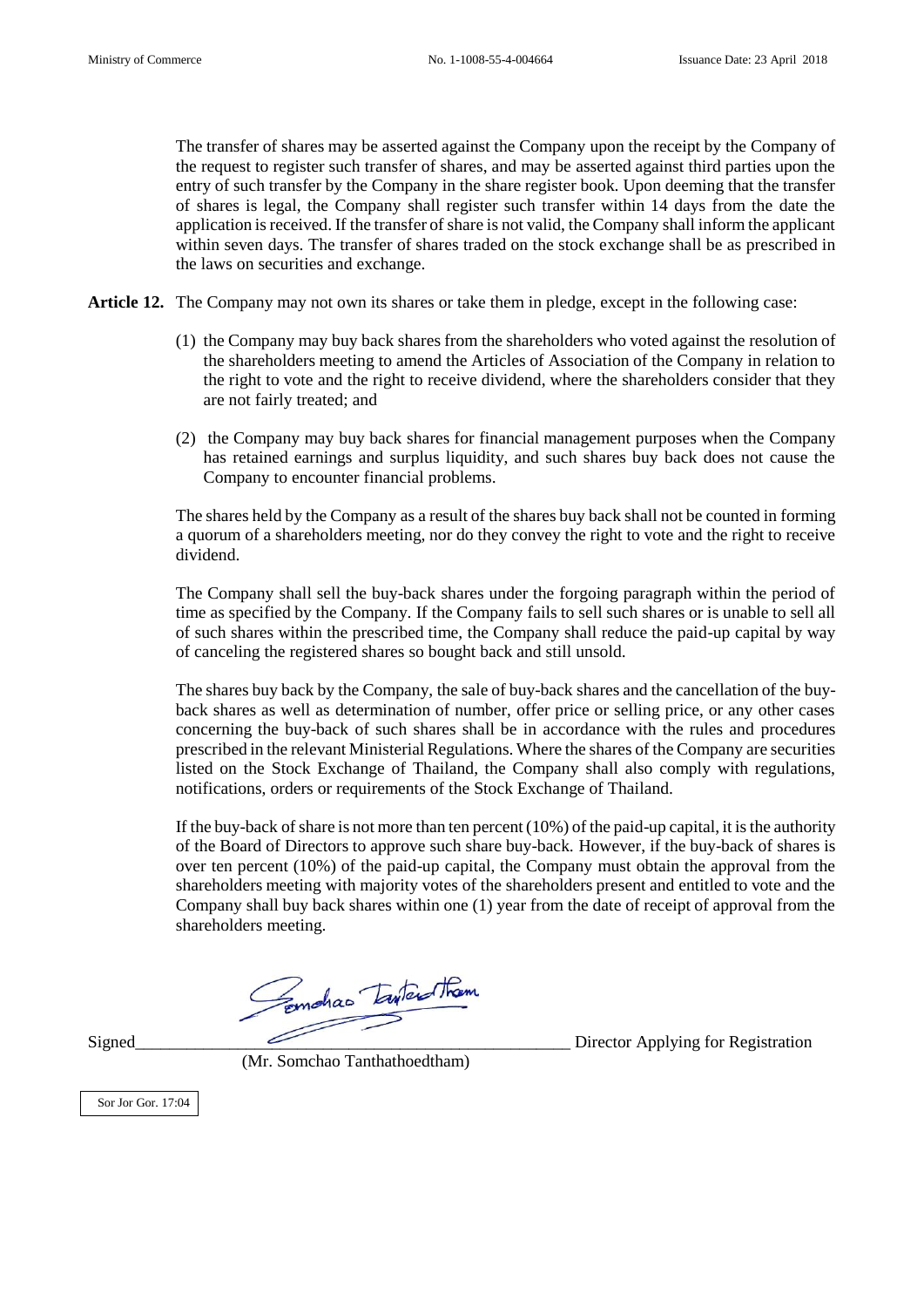**Article 13.** Where there are preferred shares, conversion of the preferred shares into ordinary ones may be conducted with the shareholders who wish to convert such shares submitting an application for conversion of shares and the share certificates to the Company.

> The conversion of shares under paragraph one shall be valid from the date of submission of the application. In this regard, the Company shall issue new share certificates for the applicant within fourteen (14) days from the date of receipt of such application.

**Article 14.** The Company may close the registration of share transfers during the period of twenty-one (21) days prior to each shareholders meeting, by making an advance announcement to shareholders at its head office and all branch offices of the Company not less than fourteen (14) days prior to the date of its closure of the share transfer registration.

# **CHAPTER 3 BOARD OF DIRECTORS**

- **Article 15.** The Company shall have a Board of Directors composed of at least five (5) directors who shall elect one director among themselves to be the Chairman of the Board. They may also elect the Vice Chairman of the Board and other persons as they deem fit. Not less than half (1/2) of the total number of directors shall have residence in the Kingdom of Thailand.
- **Article 16.** It is not required that directors shall be the shareholders of the Company.
- **Article 17.** Directors shall be elected by the shareholders meeting in accordance with the following criteria and procedures:
	- 1) A shareholder shall have one vote for each share held;
	- 2) Each shareholder shall use all of the votes he/she has to elect one or many candidate(s). In case of electing many directors, the shareholders may not split to any persons at any extent; and
	- 3) Persons receiving the highest votes in a descending order will be elected as directors in proportion to the number of directors who shall be elected at that time. In case the number of persons, who are elected in descending order, and received equal votes, exceeds the number of directors required or who shall be elected at that time, the Chairman shall have a casting vote.
- **Article 18.** At every annual general meeting, at least one-third (1/3) of the number of the directors shall vacate the office. If the number is not a multiple of three, then the number nearest to one-third (1/3) shall

retire from the office.<br>Complete Line Them

(Mr. Somchao Tanthathoedtham)

Sor Jor Gor. 17:04

Signed Director Applying for Registration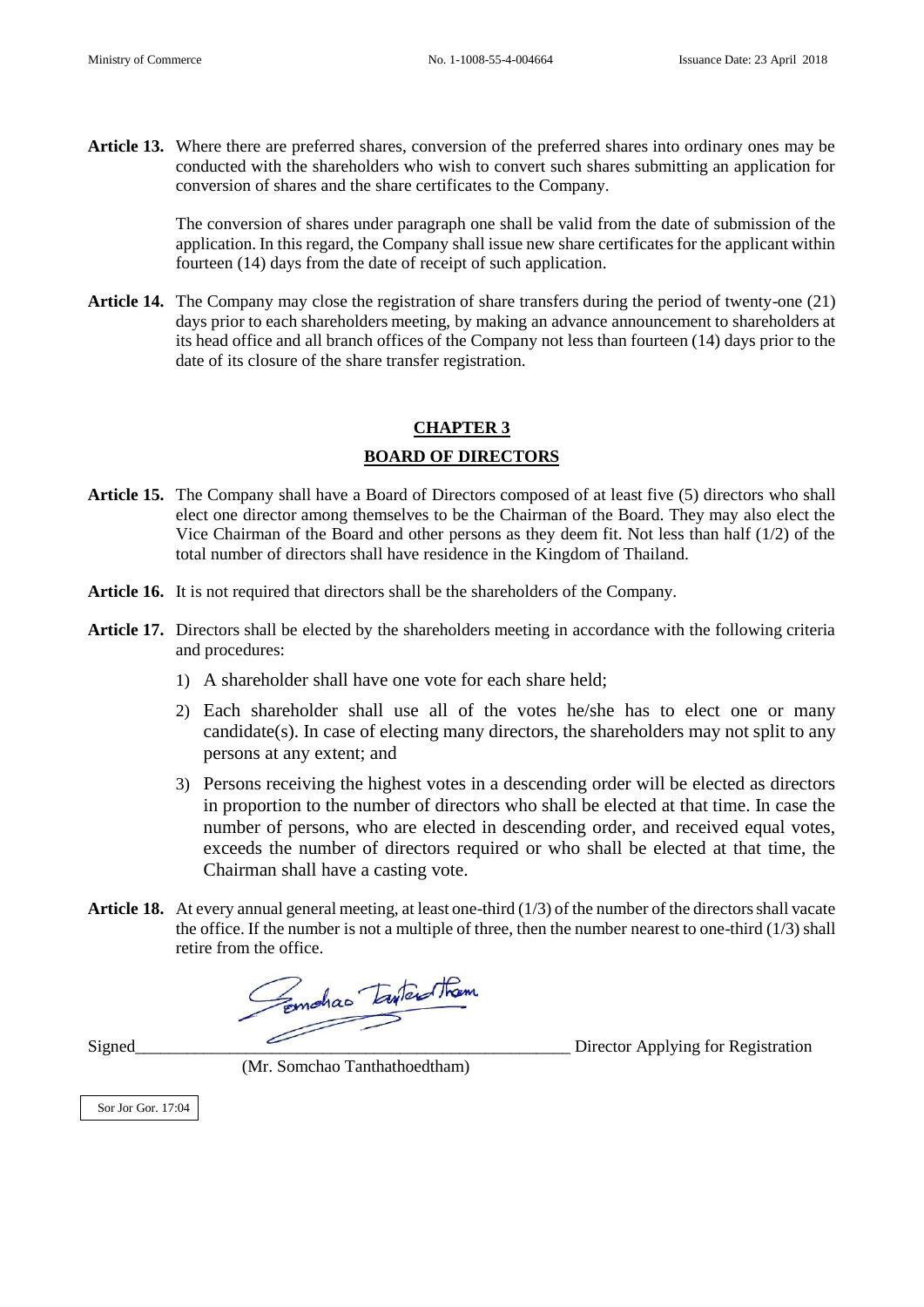The directors to retire during the first and second years following the registration of the Company shall be determined by drawing lots. In subsequent years, the director who has been in office for the longest term shall retire. A retired director is eligible for re-election.

- **Article 19.** Apart from vacancy upon the expiry of his/her term of office, a director shall vacate the office upon:
	- (1) Death;
	- (2) Resignation;
	- (3) Lack of qualifications or subject to prohibition under the laws;
	- (4) Being removed by the resolution of shareholders meeting; or
	- (5) Being removed by the court order.
- **Article 20.** Any directors wishing to resign from the office shall submit a resignation letter to the Company. The resignation shall be in effect on the date of receipt of the resignation letter by the Company.

The directors resigning under paragraph one may also notify their resignation to the registrar.

**Article 21.** If an office of directors is vacant for any reasons other than by expiry of term, the Board may appoint a person who is qualified and is not of a forbidden nature under the laws governing public limited companies as a replacement director at the following meeting of the Board unless the remaining tenure of the director is less than 2 months.

> The replacement director shall hold the office only for the remaining term of the director whom he/she replaces.

> The resolution of the Board of Directors under paragraph one must be passed by a vote of not less than three-fourths (3/4) of the number of the remaining directors.

**Article 22.** In case of vacancies of all directors in the Board, the vacant directors shall remain in office to run the business of the Company only as necessary until the new Board of Directors takes office, unless otherwise ordered by the court in the case where the Board of Directors is removed by the court order.

> The retired Board of Directors shall organize a shareholders' meeting to elect a new Board of Directors within one (1) month from the date of retirement by sending a notice of meeting to the shareholders not less than fourteen (14) days before the meeting date. The notice of the meeting shall also be published in a newspaper at least three (3) days prior to the date of the meeting for three (3) consecutive days.

Signed\_\_\_\_\_\_\_\_\_\_\_\_\_\_\_\_\_\_\_\_\_\_\_\_\_\_\_\_\_\_\_\_\_\_\_\_\_\_\_\_\_\_\_\_\_\_\_\_\_\_\_ Director Applying for Registration

(Mr. Somchao Tanthathoedtham)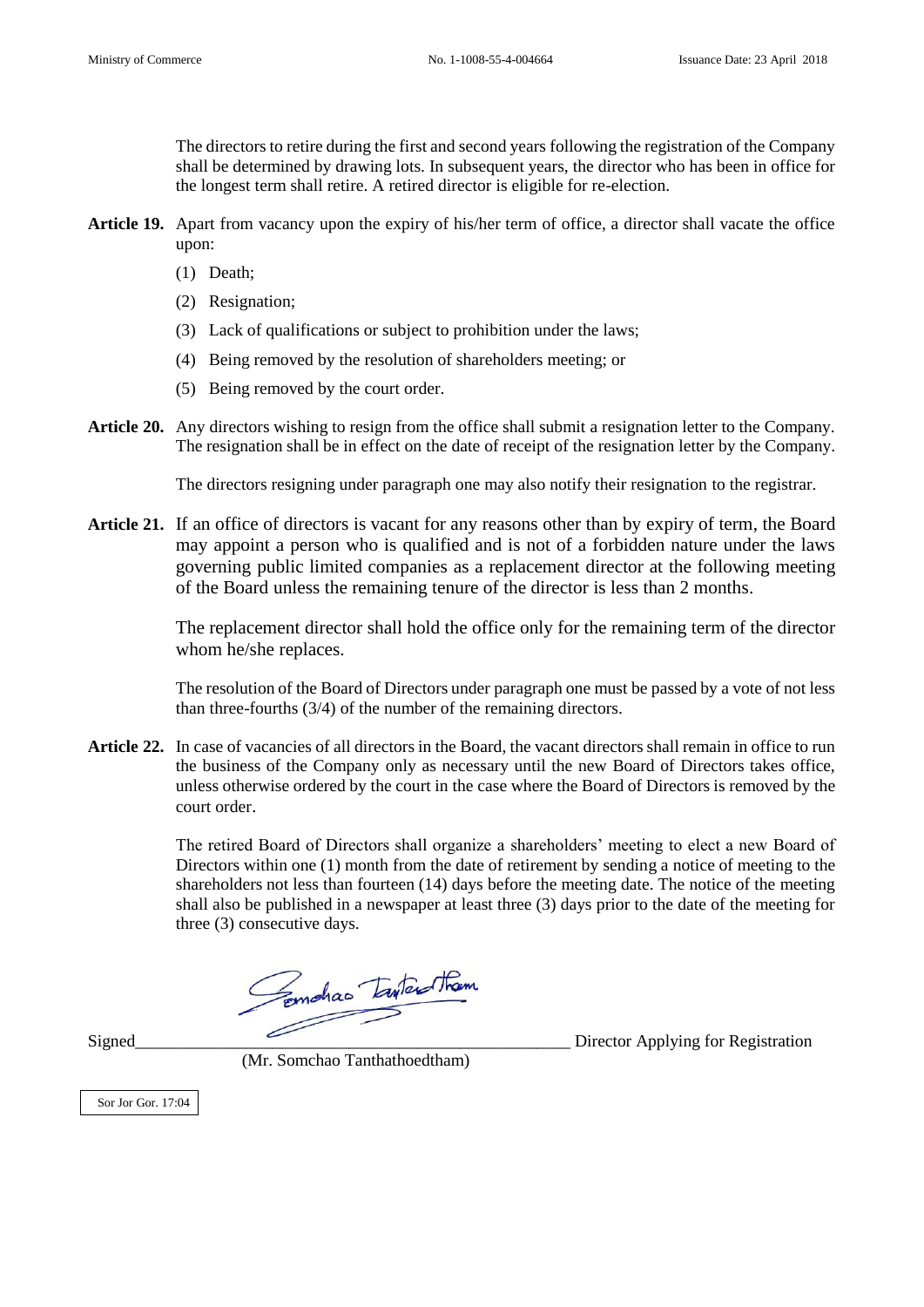- **Article 23.** The shareholders' meeting may pass a resolution to remove any director from office prior to the expiration of the director's term of office by a vote of no less than three-fourths (3/4) of the number of the shareholders attending the meeting and entitled to vote and the shares held by them shall not, in aggregate, be less than half (1/2) of the number of the shares held by the shareholders attending the meeting and entitled to vote.
- **Article 24.** The Board of Directors shall be responsible for managing all affairs of the Company and has the power to perform its duties in accordance with laws, the Company's objectives and Articles of Association, and resolutions of the shareholders' meeting.

The Board of Directors may assign one or several persons to perform any act on its behalf.

- **Article 25.** The Board of Directors shall meet at least once every three (3) months.
- **Article 26.** The meeting of the Board may be held at the location where the Company's head office is situated or other locations in Thailand as specified by the Chairman of the Board or his delegate.
- **Article 27**. In summoning a meeting of the Board of Directors, the Chairman or a person designated by the Chairman shall send notices thereof to the directors not less than seven (7) days prior to the date of the meeting. However, in a case of necessity or urgency for the purpose of maintaining the rights and interests of the Company, the summoning for meeting may be made by other methods and the earlier meeting date may be fixed. In the event that two (2) or more directors request for the Board of Directors meeting, the Chairman shall determine the date of the meeting within fourteen (14) days from the date of receipt of such request.
- **Article 28.** At a meeting of the Board of Directors, there must be directors present not less than half (1/2) of the total number of directors to form a quorum.

In case the Chairman is not present or is unable to perform his/her duties, the Vice-Chairman shall act as the Chairman. If there is no Vice-Chairman or there is, but he/she is not present or is unable to perform his/her duties, the directors present at the meeting shall elect one director among themselves to act as the Chairman of the meeting

**Article 29.** All meeting resolutions of the Board of Directors shall be passed by the majority vote of the directors present at the meeting.

> Each director is entitled to one vote, but a director who has personal interest in any matter shall not be entitled to vote on such matter. In the event of a tie vote, the Chairman shall have a casting vote.

Signed\_\_\_\_\_\_\_\_\_\_\_\_\_\_\_\_\_\_\_\_\_\_\_\_\_\_\_\_\_\_\_\_\_\_\_\_\_\_\_\_\_\_\_\_\_\_\_\_\_\_\_ Director Applying for Registration

(Mr. Somchao Tanthathoedtham)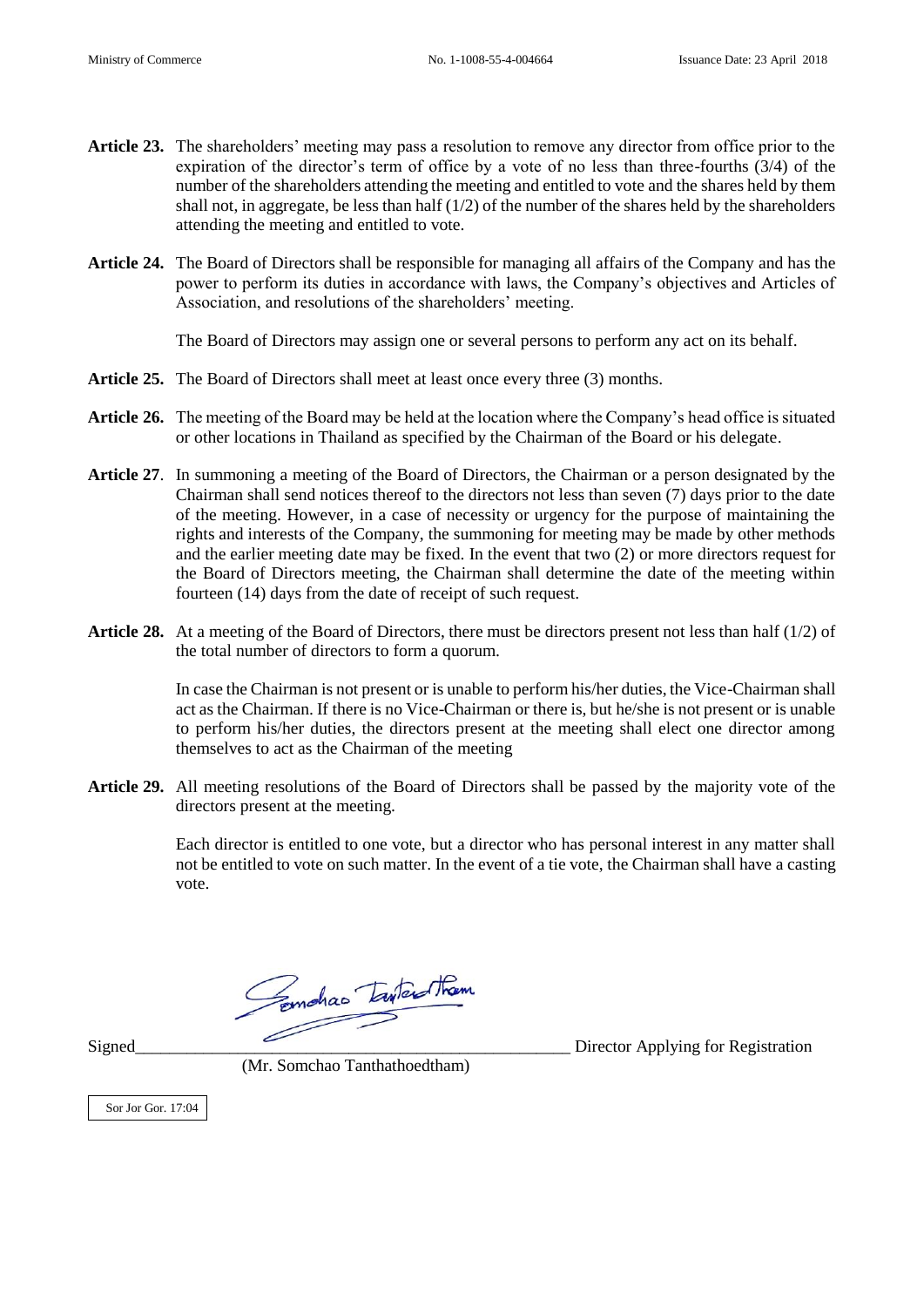- **Article 30.** The directors who can sign to bind the Company shall be (i) the President to sign and affix the Company's seal; or (ii) two (2) authorized directors to jointly sign and affix the Company's seal. The meeting of the shareholders or the Board of Directors shall have the power to specify the names of directors authorized to sign to bind the Company.
- **Article 31.** No director shall operate any business of the same nature as and that is in competition with the Company, or become a partner in an ordinary partnership, or become a partner with unlimited liability in a limited partnership, or become a director of a private limited company or other public limited companies, which operate a business of the same nature as and that is in competition with the Company, unless he/she notifies the shareholders meeting prior to the resolution for his/her appointment.
- **Article 32.** A director shall notify the Company without delay when he/she has a direct or indirect interest in any contract which is made by the Company or increase or decrease in his/her holding of the shares or debentures of the Company or its affiliates.
- **Article 33.** Under the provisions of the laws governing public limited companies, the Board of Directors shall have the power to sell or pledge any real estates of the Company, to lease the same for three (3) years or more, to give, to compromise, to bring a lawsuit to court, or refer any disputes to the arbitrators for judgment.
- **Article 34.** Remuneration of the directors shall be determined by the shareholders' meeting.

Directors shall be entitled to remuneration from the Company in the form of awards, meeting allowances, retirement pensions, bonuses or other benefits in other forms pursuant to the Company's Articles of Association or the approval of the shareholders meeting that may designate a fixed amount or prescribe rules, which may be fixed from time to time or remain effective until further change. In addition, the directors may receive per diem and other welfares according to the Company's regulations.

Provisions in the previous paragraph shall not affect the right of the Company's officer or employee, who has been elected as director, in receiving remuneration and other benefits as the Company's officer or employee.

Payment of remuneration under paragraphs one and two shall not be in contradiction with the maintenance of qualifications of independent directors as stipulated by the laws governing securities and exchange.

Femalias Taylor Tham

Signed\_\_\_\_\_\_\_\_\_\_\_\_\_\_\_\_\_\_\_\_\_\_\_\_\_\_\_\_\_\_\_\_\_\_\_\_\_\_\_\_\_\_\_\_\_\_\_\_\_\_\_ Director Applying for Registration

(Mr. Somchao Tanthathoedtham)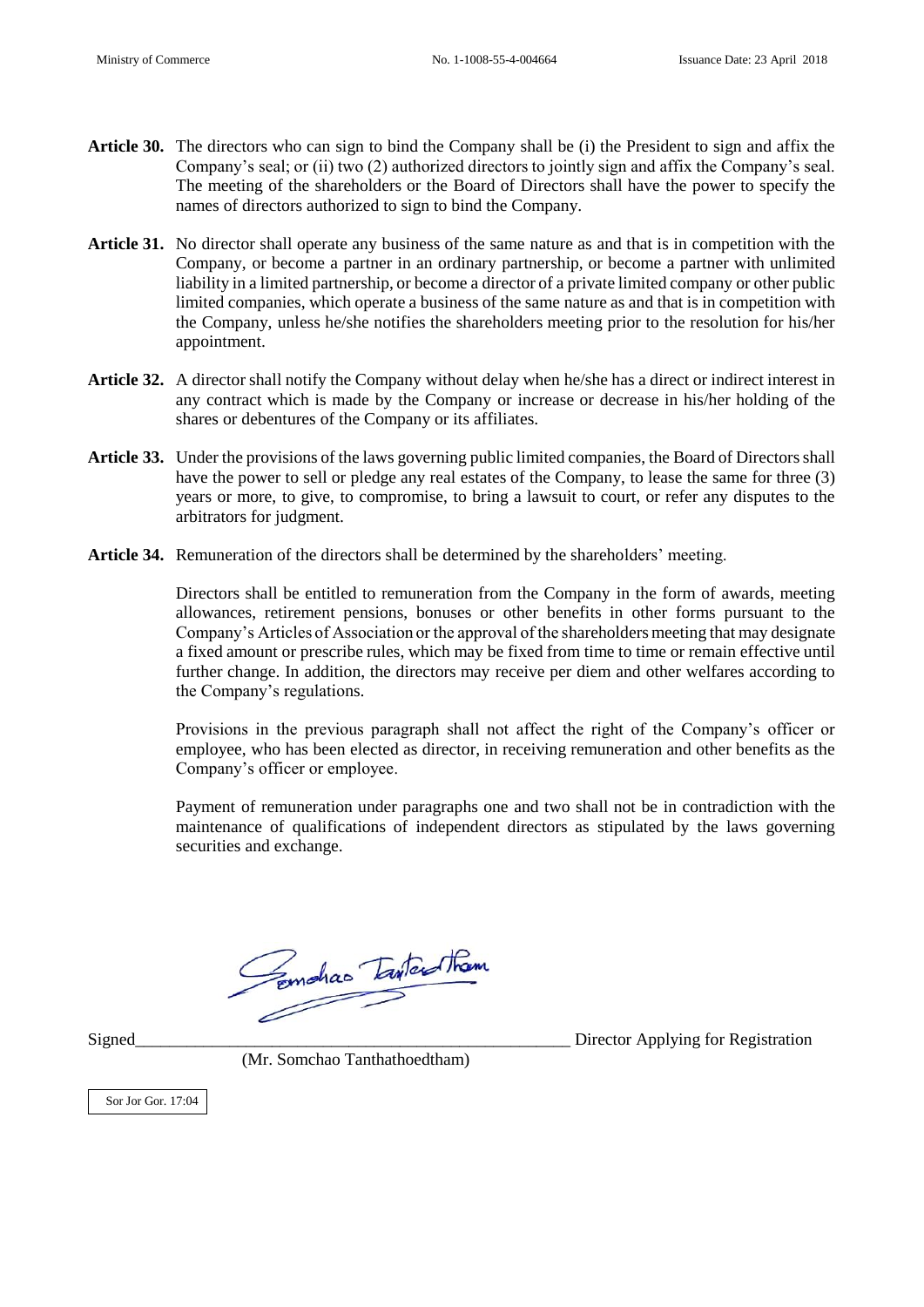# **CHAPTER 4 SHAREHOLDERS' MEETING**

- **Article 35.** The shareholders meeting may be held at the location where the Company's head office is situated, a nearby province, or any other locations as specified by the Board of Directors.
- Article 36. The Company must hold an Annual General meeting. The Annual General Shareholders' Meeting must be held within four (4) months of the fiscal year-end. Other shareholder meetings are to be referred to as "Extraordinary Shareholders' Meeting".

 The Board of Directors to call an extraordinary general meeting at any time, or shareholders holding shares amounting to not less than ten percent of the total number of shares sold may, by subscribing their names, makes a written request to the Board of Directors to call an extraordinary general meeting at any time, but the subjects and reasons for calling such meeting shall be clearly stated in such request. In this regard, the Board of Directors shall proceed to call a meeting of shareholders to be held within forty-five days as from the date of receipt of such request from the shareholders.

 In case the Board of Directors does not hold the meeting within the period as prescribed under paragraph two, the shareholders who subscribe this names or other shareholders holding the number of shares as required may call such meeting within forty-five days as from the completion of such period. In this regard, the meeting shall be considered as the shareholders' meeting called by the Board of Directors. The company shall be responsible for necessary expenses arising from such meeting and reasonably provide facilitation.

In case the quorum of the shareholders' meeting called by the shareholders as prescribed under paragraph three is not formed according to Section 38, the shareholders as prescribed under paragraph three shall be collectively responsible to the company for expensed arising from such meeting.

- **Article 37.** In summoning the shareholders meeting, the Board of Directors shall prepare a written notice of the meeting specifying the place, date, time, agenda of the meeting and the matters to be proposed to the meeting together with reasonable details by explicitly indicating whether they are matters proposed for acknowledgement, for approval or for consideration, including the opinions of the Board of Directors on the said matters, and shall send the same to the shareholders and the registrar for their information no less than seven (7) days prior to the date of the meeting. The notice of the meeting shall also be published in a newspaper at least three (3) days prior to the date of the meeting for three (3) consecutive days.
- **Article 38.** In every shareholders meeting there shall be shareholders and proxies (if any) attending the meeting not less than twenty-five (25) persons or not less than half (1/2) of the total number of shareholders, holding in aggregate of not less than one-third (1/3) of the total number of shares sold, in order to constitute a quorum.

At any shareholders' meeting, if one (1) hour has passed beyond the time fixed for the meeting and the number of shareholders present is inadequate to constitute a quorum as specified, and if such shareholders' meeting was convened pursuant to a request of the shareholders, such meeting shall be cancelled. If such shareholders' meeting was not convened pursuant to the request of the shareholders, the meeting shall be summoned once again and the notice summoning such meeting shall be delivered to shareholders not less than seven (7) days before the date of the meeting. In

the subsequent meeting, a quorum is not required.

Signed\_\_\_\_\_\_\_\_\_\_\_\_\_\_\_\_\_\_\_\_\_\_\_\_\_\_\_\_\_\_\_\_\_\_\_\_\_\_\_\_\_\_\_\_\_\_\_\_\_\_\_ Director Applying for Registration

Sor Jor Gor. 17:04

(Mr. Somchao Tanthathoedtham)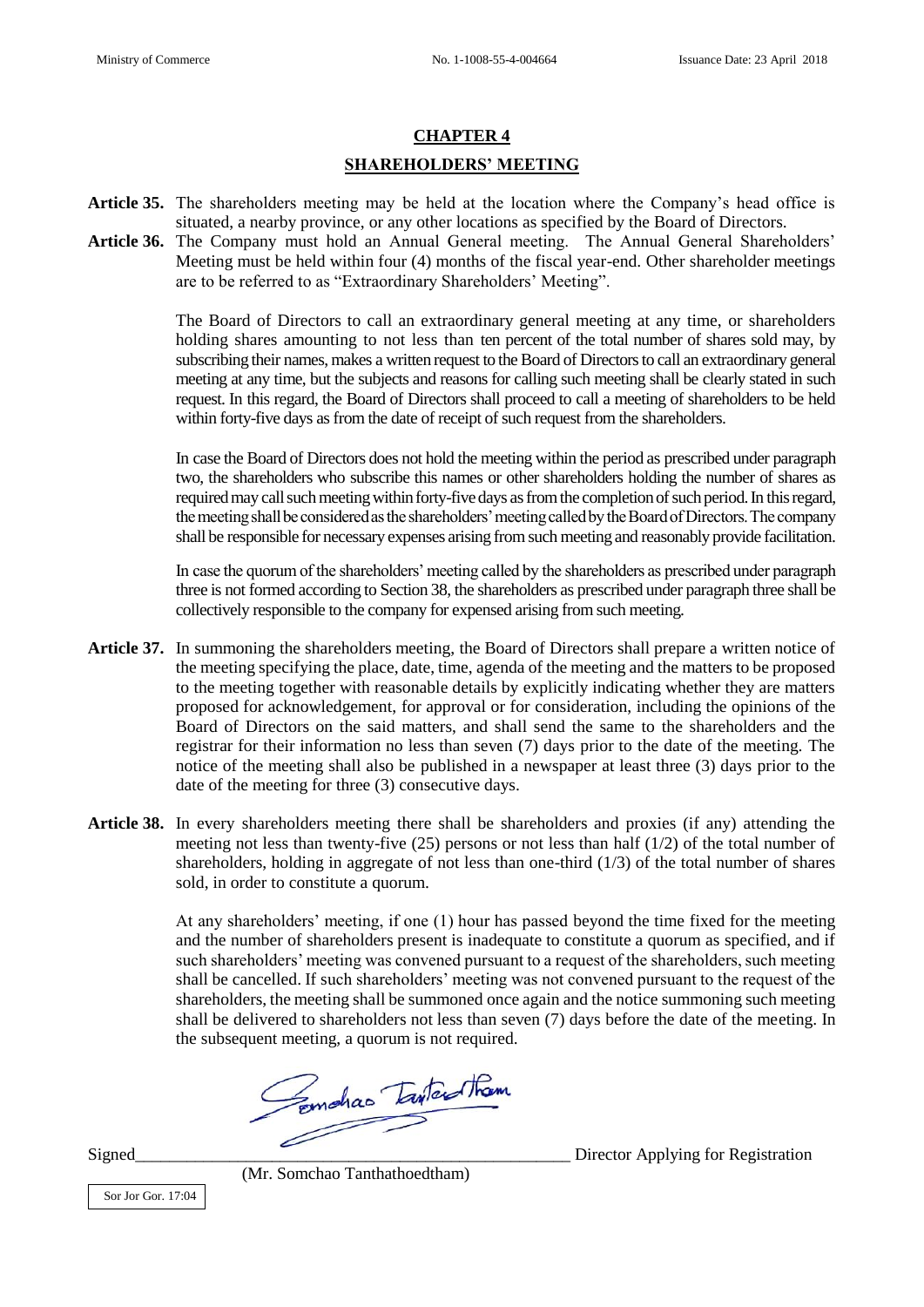- **Article 39.** In the shareholders meeting, a shareholder may appoint any other person as his/her proxy to attend and vote at the meeting on his/her behalf. Such appointment of proxy shall be made in writing and the proxy instrument shall be dated and signed by the shareholder giving proxy and shall be in the form so prescribed by the registrar. The proxy instrument shall be submitted to the Chairman of the Board or a person designated by the Chairman at the venue of the meeting before the proxy attends the meeting. Such proxy instrument shall contain the following information at the minimum:
	- A. The number of shares held by the shareholder giving proxy;
	- B. Name of the proxy; and
	- C. The number of the meeting that the proxy is to attend and vote.
- **Article 40.** The shareholders' meeting shall proceed in accordance with the order of agenda specified in the notice of meeting, unless the meeting resolves to change such order of the agenda with the vote of not less than two-thirds (2/3) of the number of shareholders present at the meeting.

After the meeting has completed all agenda specified in the notice of meeting, the shareholders holding the shares in the aggregate of not less than one-third (1/3) of the total number of shares sold may request the meeting to consider other matters apart from those specified in the notice of meeting.

Where the meeting cannot complete all agenda specified in the notice of meeting or other matters added by the shareholders and it is necessary to postpone the consideration, the meeting shall determine the place, date and time of the next meeting and the Board of Director shall deliver the notice of meeting that specifies the place, date, time, and agenda of the meeting to the shareholders not less than seven (7) days prior to the meeting date. Moreover, the notice of the meeting shall be published in a newspaper at least three (3) days prior to the date of the meeting for three (3) consecutive days.

- **Article 41.** The Chairman of the Board shall be the Chairman of the shareholders' meeting. In case the Chairman is not present or is unable to perform his/her duties, the Vice-Chairman shall act as the Chairman. If there is no Vice-Chairman or there is, but he/she is not present or is unable to perform his/her duties, the shareholders present at the meeting shall elect one shareholder among themselves to act as the Chairman of the meeting.
- **Article 42.** In casting votes at the shareholders meeting, one (1) share shall represent one (1) vote.

Any shareholder who has special interests in any matter shall not be entitled to vote on such matter, except for the voting for election of directors.

Signed\_\_\_\_\_\_\_\_\_\_\_\_\_\_\_\_\_\_\_\_\_\_\_\_\_\_\_\_\_\_\_\_\_\_\_\_\_\_\_\_\_\_\_\_\_\_\_\_\_\_\_ Director Applying for Registration

(Mr. Somchao Tanthathoedtham)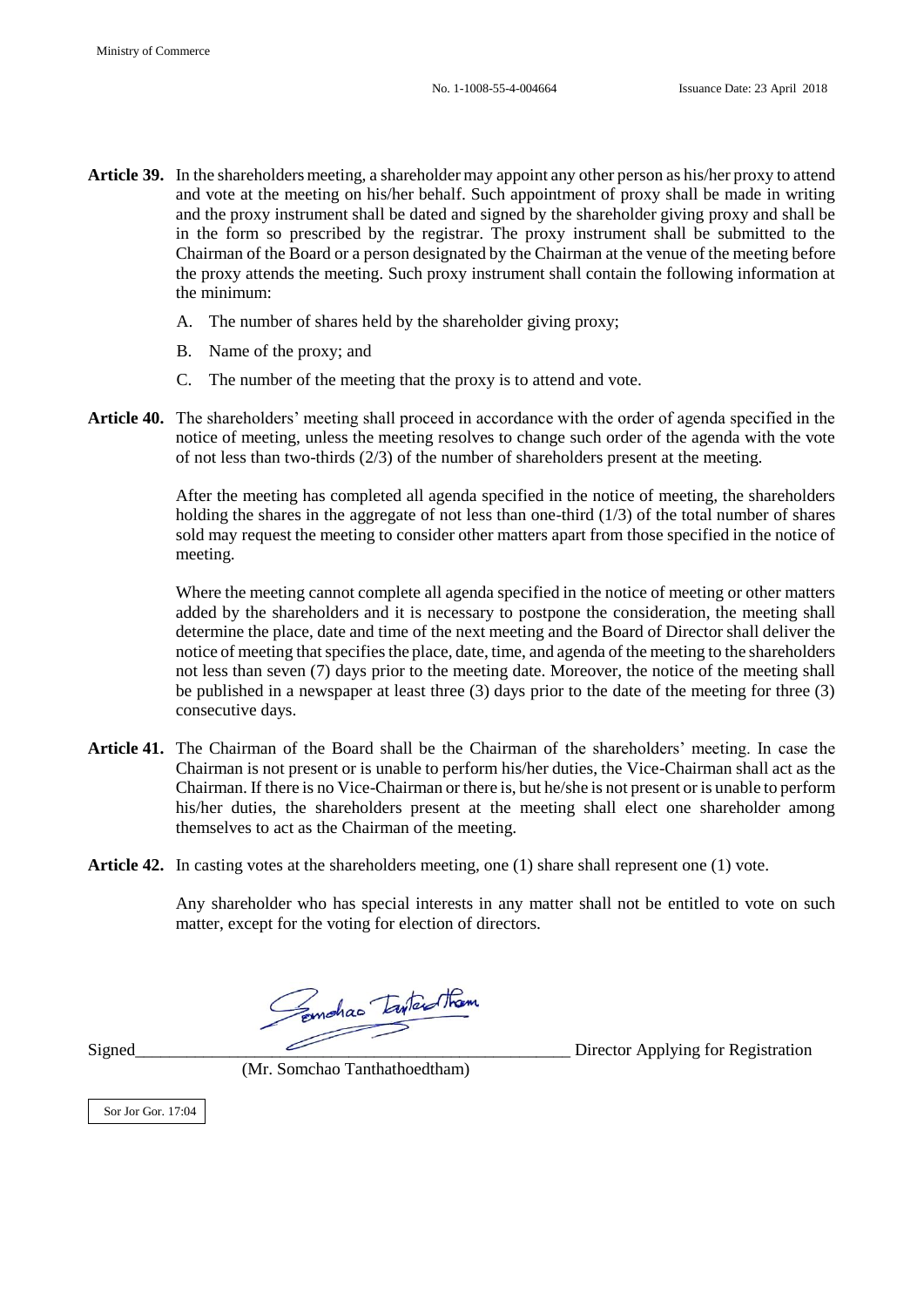- **Article 43.** Resolutions of the shareholders' meeting shall be passed by majority vote of the shareholders present at the meeting and entitled to vote, unless otherwise specified in these Articles or any other cases prescribed otherwise by the laws. In the following cases, resolutions shall be passed by votes of not less than three-fourths (3/4) of the total votes of the shareholders present at the meeting and entitled to vote:
	- A. the sale or transfer of the whole or substantial part of the Company's business to other persons;
	- B. the purchase or acceptance of transfer of public limited companies' or private limited companies' business to the Company;
	- C. the making, amendment or termination of contracts relating to the leasing out of the whole or substantial part of the Company's business, the designation of any other persons to manage the Company's business, or the consolidation of the business with other persons with an objective towards profit and loss sharing;
	- D. the addition to or amendment of the Company's Memorandum or Articles of Association;
	- E. the increase or reduction of the Company's registered capital;
	- F. the issuance of debentures; and
	- G. the amalgamation or dissolution of the Company.

#### **CHAPTER 5**

#### **INCREASE AND REDUCTION OF REGISTERED CAPITAL**

- **Article 44.** The Company may increase the amount of its registered capital by the issuance of new shares which shall be approved by resolution of the shareholders' meeting with the vote of not less than three-fourths (3/4) of the total votes of the shareholders attending the meeting and entitled to vote.
- **Article 45.** The additional shares may be offered for sale in whole or in part and may be first offered for sale to the shareholders in proportion to the number of shares already held by each of them or may be offered for sale to the public or other persons either in whole or in part, subject to the resolution of the shareholders meeting.
- **Article 46.** The Company may reduce its registered capital by decreasing the value of each share or the number of shares, provided such reduction is approved by the vote of not less than three-fourths (3/4) of the total votes of the shareholders attending the meeting and entitled to vote.

Complias Intendition

(Mr. Somchao Tanthathoedtham)

Signed\_\_\_\_\_\_\_\_\_\_\_\_\_\_\_\_\_\_\_\_\_\_\_\_\_\_\_\_\_\_\_\_\_\_\_\_\_\_\_\_\_\_\_\_\_\_\_\_\_\_\_ Director Applying for Registration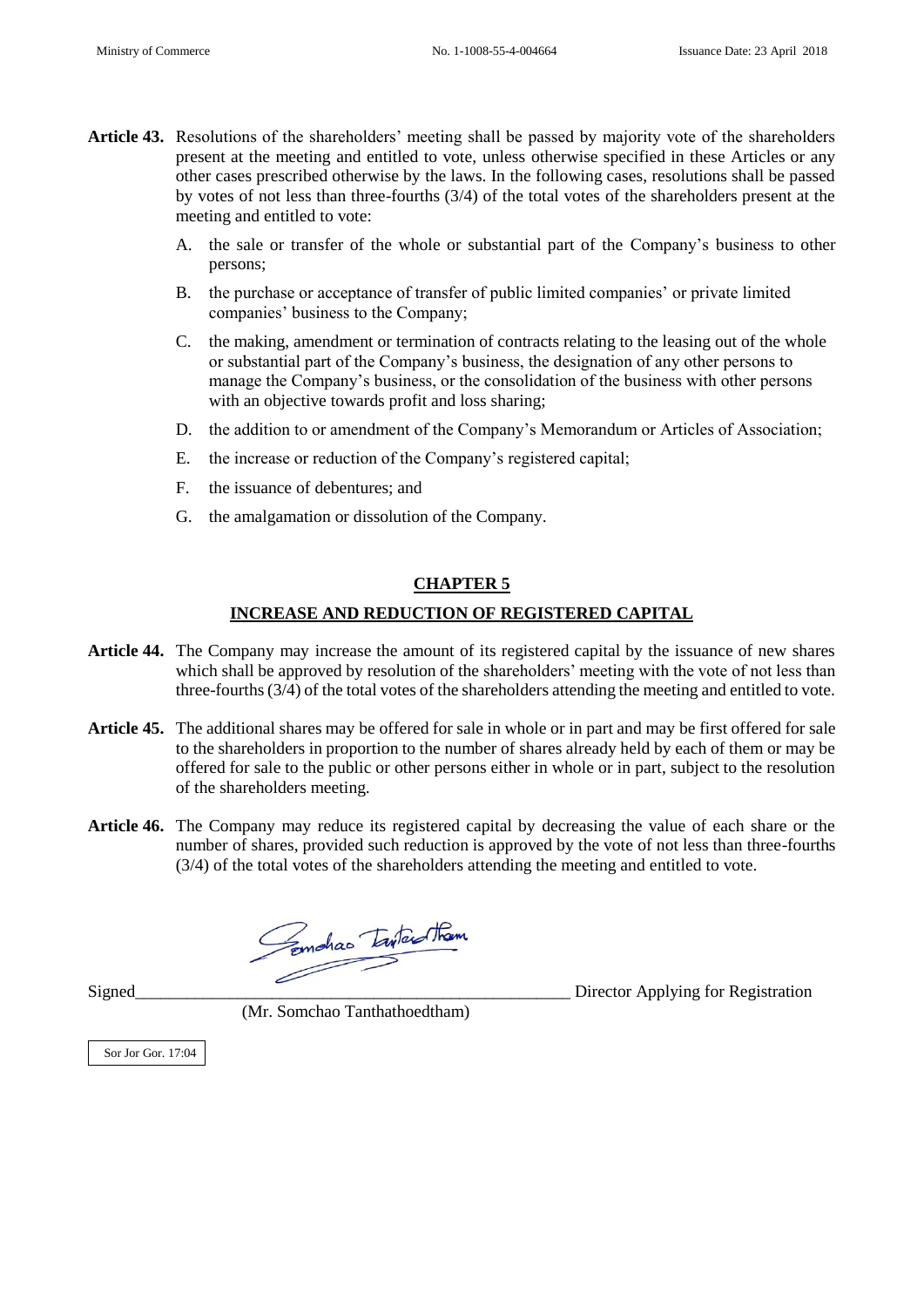In this regard, the Company may not reduce its registered capital to less than one-fourth (1/4) of the total capital, unless the Company suffers cumulative loss and has compensated for the cumulative loss in the order prescribed by laws, but there still is cumulative loss, the Company may reduce its registered capital to less than one-fourth (1/4) of the total capital.

The reduction of capital to less than one-fourth  $(1/4)$  of the total capital under paragraph two shall be approved by resolution of the shareholders' meeting with the vote of not less than three-fourths (3/4) of the total votes of the shareholders present at the meeting and entitled to vote.

**Article 47.** When the Company wishes to reduce its registered capital, it shall send a letter notifying its creditors of the resolution to reduce the capital to within fourteen (14) days from the date of resolution of the shareholders' meeting and designate the time for the creditors to protest against such resolution within two (2) months from the date of receipt of such letter. The resolution shall also be published in a newspaper within such period of fourteen (14) days for three (3) consecutive days.

### **CHAPTER 6 DIVIDEND AND RESERVE**

**Article 48.** No notification on dividend payment shall be made, unless with resolution of the shareholders' meeting or resolution of the Board of Directors in case of payment of interim dividend.

> The payment of dividend shall be made within one (1) month from the date the resolution. In this regard, the shareholders shall be notified in writing and the notice of such payment of dividend shall also be published in a newspaper for three (3) consecutive days.

- **Article 49.** The Board of Directors may pay an interim dividend to the shareholders from time to time when the Board of Directors deems that the profit of the Company justifies such payment. After such payment has been made, it shall be reported for acknowledgement at the next shareholders meeting.
- **Article 50.** The dividend shall be equally paid in accordance with the number of shares, unless otherwise specified in these Articles in the case of preferred shares.
- **Article 51.** The Company must appropriate to a reserve fund, from the annual net profit, not less than five (5) percent of the annual net profit less the total accumulated losses brought forward (if any) until the reserve fund reaches an amount of not less than ten (10) percent of the registered capital of the Company.

Emphas Twartham

Signed\_\_\_\_\_\_\_\_\_\_\_\_\_\_\_\_\_\_\_\_\_\_\_\_\_\_\_\_\_\_\_\_\_\_\_\_\_\_\_\_\_\_\_\_\_\_\_\_\_\_\_ Director Applying for Registration

(Mr. Somchao Tanthathoedtham)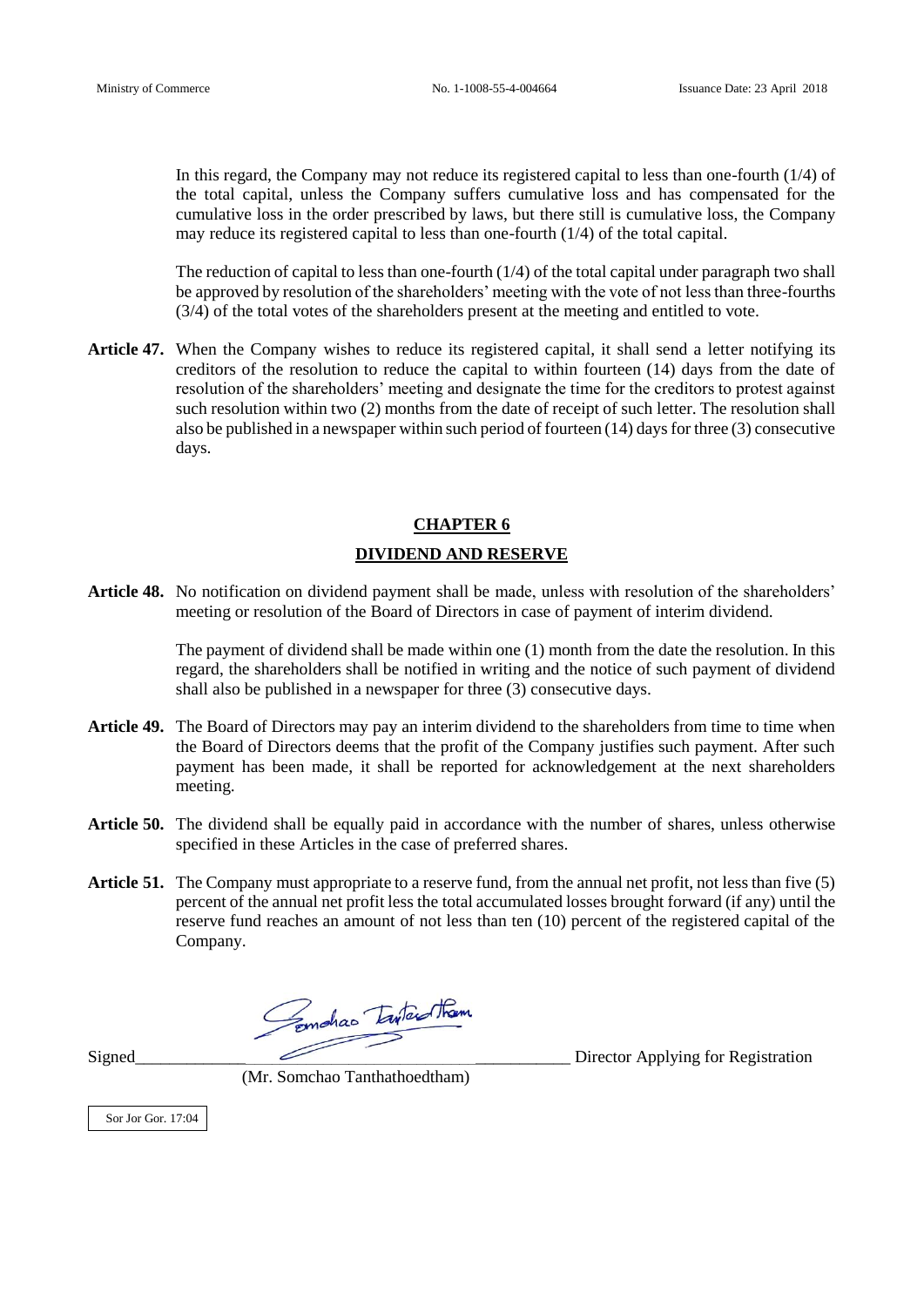Apart from the abovementioned reserve, the Board of Directors may propose to the shareholders' meeting to approve the allocation of other reserves as deemed beneficial to the Company's operation.

Upon being approved by the shareholders' meeting, the Company may transfer other reserves, legal reserves, and share premium reserves, respectively, to compensate the accumulated loss of the Company.

### **CHAPTER 7 DEBENTURES**

**Article 52.** The Company may obtain loans by means of issuance of debentures to offer for sale to public or other persons shall be as prescribed in the laws on securities and exchange.

> A resolution to issue debentures under paragraph one shall be passed by the shareholders' meeting with the vote of not less than three-fourths (3/4) of the total number of votes of the shareholders present at the meeting and entitled to vote.

#### **CHAPTER 8**

#### **BOOKS, ACCOUNTS, AND AUDITING**

- **Article 53.** The Company's fiscal year shall commence on 1 January and end on 31 December of every year.
- **Article 54.** The Board of Director shall arrange to prepare and maintain accounts as well as auditing in accordance with the laws on auditing.
- **Article 55.** The Board of Director shall arrange to prepare a balance sheet and a profit and loss statement at least once in every twelve (12) months which is the fiscal year of the Company.
- **Article 56.** The Board of Director shall arrange to prepare a balance sheet and profit and a loss statement as of the last day of the Company's fiscal year for submitting to the annual general meeting of shareholders for approval. In this regard, the Board shall arrange such balance sheet and profit and loss statement to be audited by the auditors before submitting to the shareholders' meeting.

Signed\_\_\_\_\_\_\_\_\_\_\_\_\_\_\_\_\_\_\_\_\_\_\_\_\_\_\_\_\_\_\_\_\_\_\_\_\_\_\_\_\_\_\_\_\_\_\_\_\_\_\_ Director Applying for Registration

(Mr. Somchao Tanthathoedtham)